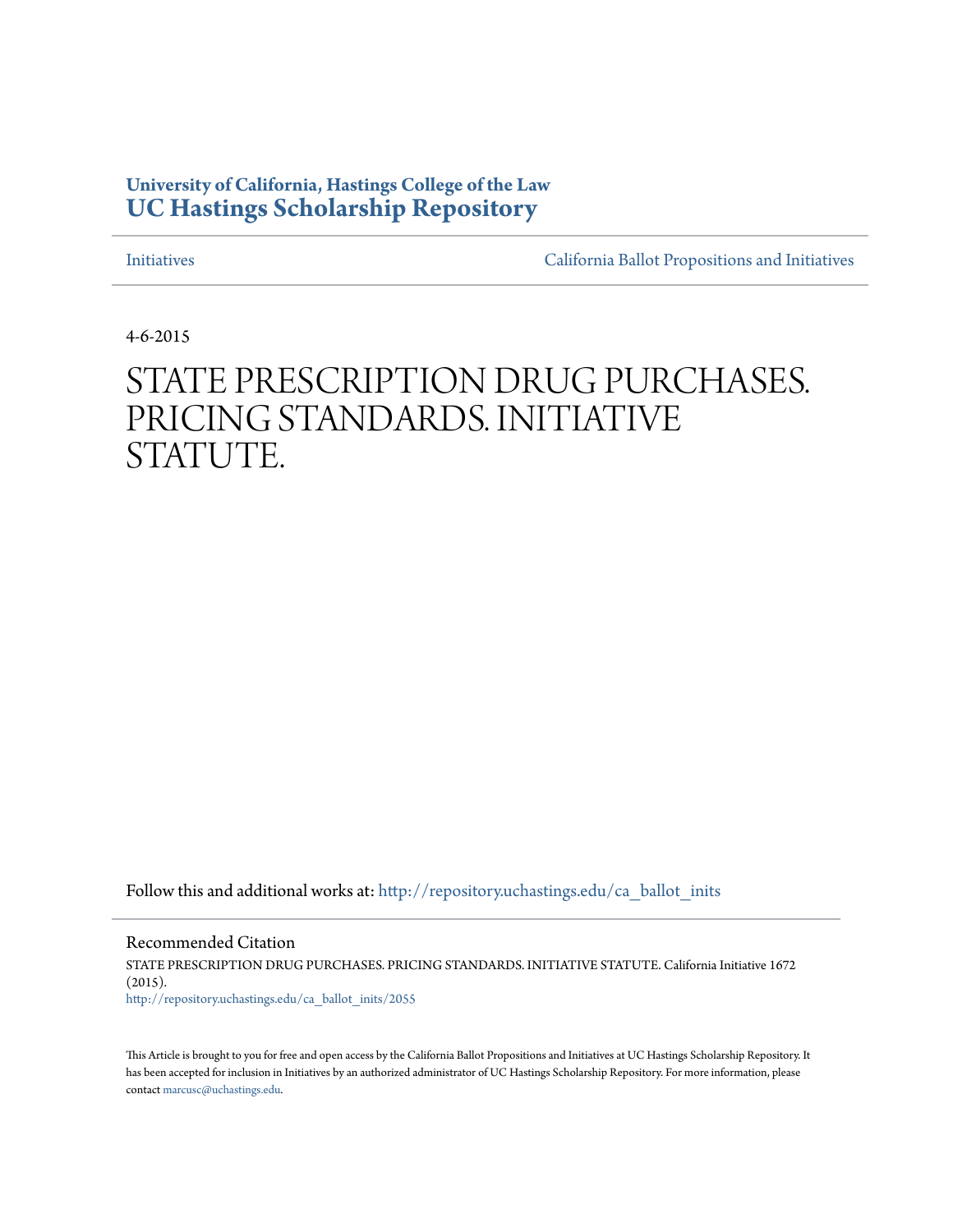**1 5** - o o o 9 **Arndt.#** I

#### Michael Weinstein

[Residence Address Included on Elections Code Section 9001 (b) Certificate of Residency Transmitted with January 30, 2015 Letter and Incorporated Herein by This Reference]

Apri13, 2015



**APR 0** 6 2015

INITIATIVE COORDINATOR ATIORNEY GENERAL'S OFFICE

Ms. Ashley Johansson Initiative Coordinator Office of the Attorney General 1300 "I" Street, Suite 125 Sacramento, CA 95814-2919

# Re: Request for Title and Summary for Proposed Initiative 15-0009 *as Amended*

Dear Ms. Johansson:

Pursuant to California Elections Code section 9002(b) (and particularly section  $9002(b)(4)$  and section 15 with regard to timing), by this letter I respectfully submit amendments to the proposed statewide initiative measure entitled "The California Drug Price Relief Act" (the "measure") (Initiative 15-0009). These amendments are reasonably germane to the theme, purpose, and/or subject of the measure as originally proposed and therefore are encouraged and permitted by the recent Ballot Initiative Transparency Act (Senate Bill 1253).

Further, I request that the Attorney General prepare a circulating title and summary using the amended language submitted herewith and incorporated herein by this reference. For ease of reference, I include both a "clean" copy and a "red-lined" copy of the amended language.

Please direct all inquiries and correspondence regarding the measure to:

Bradley W. Hertz, Esq. The Sutton Law Firm 22815 Ventura Boulevard, #405 Los Angeles, CA 91364 Tel: 818/593-2949 Fax: 818/593-2948 Email: bhertz@campaignlawyers.com

Thank you for your time and attention to this matter.

 $\overbrace{\bigcirc}$ 

Michael Weinstein Proponent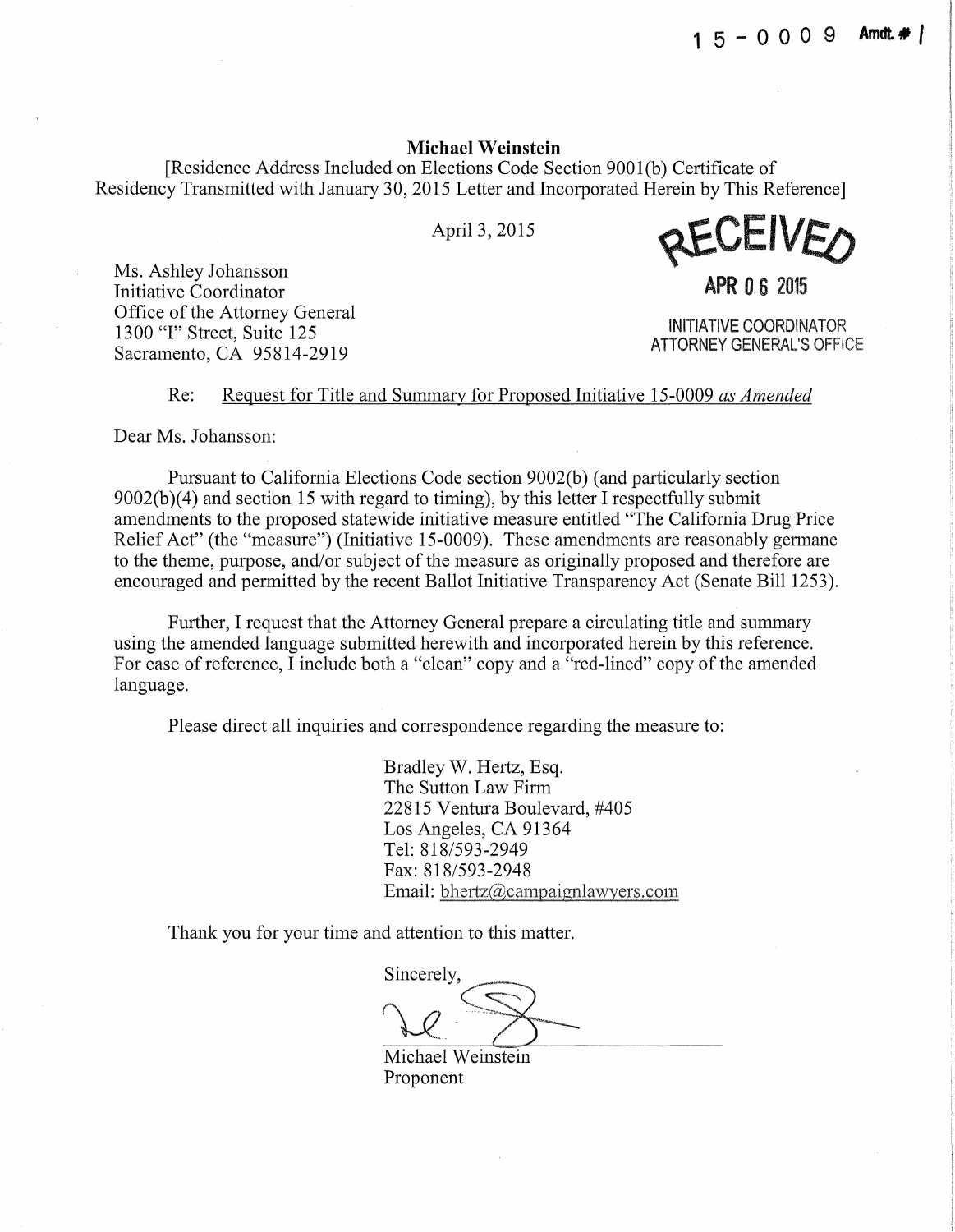#### **15-0009 Amdt. # 1**

# **The California Drug Price Relief Act**

The People of the State of California do hereby ordain as follows:

# **Section 1. Title.**

This Act shall be known and may be cited as "The California Drug Price Relief Act" (the "Act").

# **Section 2. Findings and Declarations.**

The People of the State of California hereby find and declare all of the following:

(a) Prescription drug costs have been, and continue to be, one of the greatest drivers of rising health care costs in California.

(b) Nationally, prescription drug spending increased more than 800 percent between 1990 and 2013, making it one of the fastest growing segments of health care.

(c) Spending on specialty medications, such as those used to treat HIV/AIDS, Hepatitis C, and cancers, are rising faster than other types of medications. In 2014 alone, total spending on specialty medications increased by more than 23 percent.

(d) The pharmaceutical industry's practice of charging inflated drug prices has resulted in pharmaceutical company profits exceeding those of even the oil and investment banking industries.

(e) Inflated drug pricing has led to drug companies lavishing excessive pay on their executives.

(f) Excessively priced drugs continue to be an unnecessary burden on California taxpayers that ultimately results in cuts to health care services and providers for people in need.

(g) Although California has engaged in efforts to reduce prescription drug costs through rebates, drug manufacturers are still able to charge the State more than other government payers for the same medications, resulting in a dramatic imbalance that must be rectified.

(h) If California is able to pay the same prices for prescription drugs as the amounts paid by the United States Department of Veterans Affairs, it would result in significant savings to California and its taxpayers. This Act is necessary and appropriate to address these public concerns.

# **Section 3. Purposes and Intent.**

The People of the State of California hereby declare the following purposes and intent in enacting this Act:

(a) To enable the State of California to pay the same prices for prescription drugs as the prices paid by the United States Department of Veterans Affairs, thus rectifying the imbalance among government payers.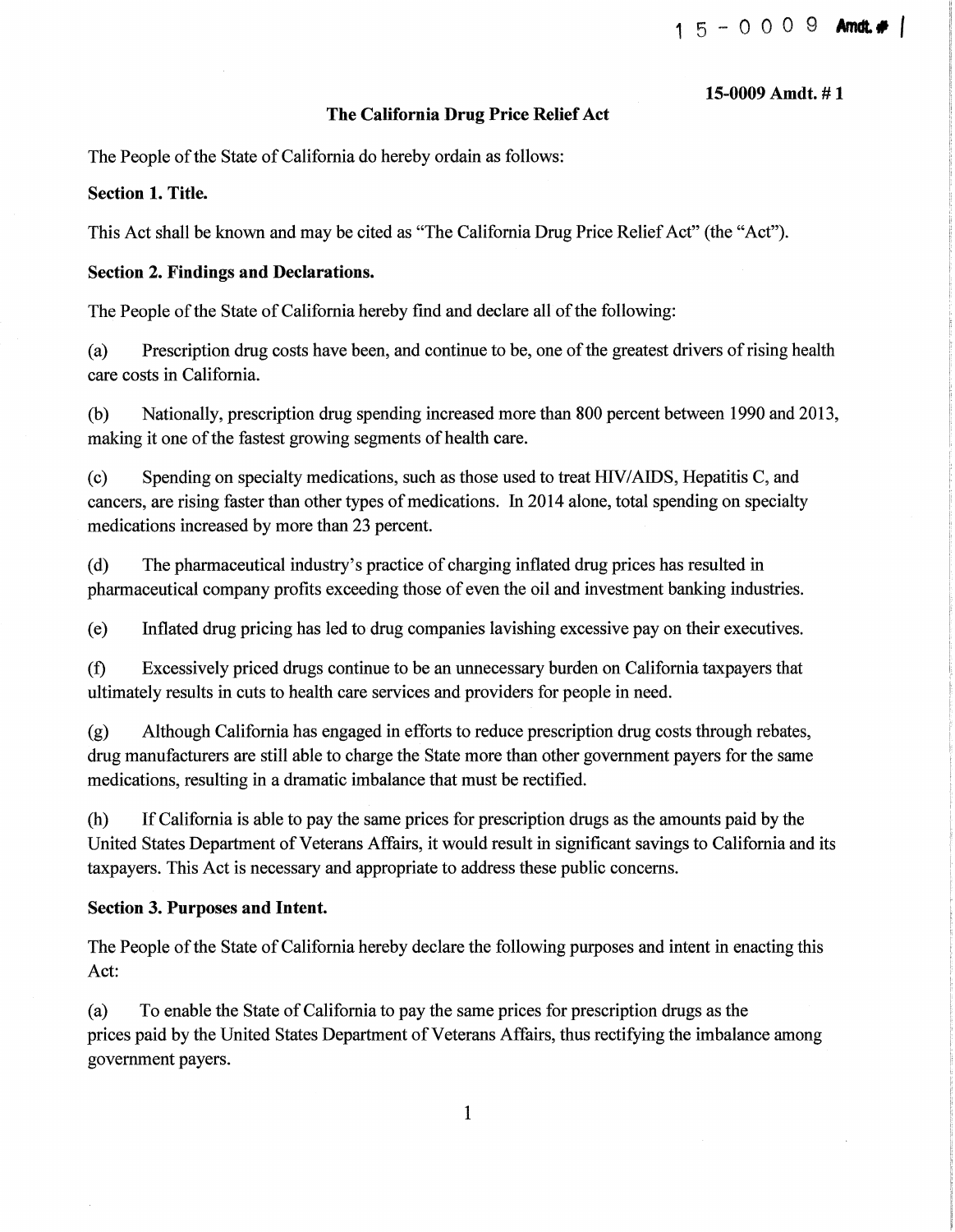(b) To enable significant cost savings to California and its taxpayers for prescription drugs, thus helping to stem the tide of rising health care costs in California.

(c) To provide for the Act's proper legal defense should it be adopted and thereafter challenged in court.

# **Section 4. The California Drug Price Relief Act shall be codified by adding the following Section to the California Welfare and Institutions Code:**

#### **Section 14105.32. Drug Pricing**

(a) Notwithstanding any other provision of law and insofar as may be permissible under federal law, neither the State of California, nor any state administrative agency or other state entity, including, but not limited to, the California Department of Health Care Services, shall enter into any agreement with the manufacturer of any drug for the purchase of a prescribed drug unless the net cost of the drug, inclusive of cash discounts, free goods, volume discounts, rebates, or any other discounts or credits, as determined by the California Department of Health Care Services, is the same as or less than the lowest price paid for the same drug by the United States Department of Veterans Affairs.

(b) The price ceiling described in subsection (a) above also shall apply to all programs where the State of California or any state administrative agency or other state entity is the ultimate payer for the drug, even if it did not purchase the drug directly. This includes, but is not limited to, California's Medi-Cal fee-for-service outpatient drug program, and California's AIDS Drug Assistance Program. In addition to agreements for any cash discounts, free goods, volume discounts, rebates, or any other discounts or credits already in place for these programs, the responsible state agency shall enter into additional agreements with drug manufacturers for further price reductions so that the net cost of the drug, as determined by the California Department of Health Care Services, is the same as or less than the lowest price paid for the same drug by the United States Department of Veterans Affairs. The requirements of this Section shall not be applicable to drugs purchased or procured, or rates developed, pursuant to or under any Medi-Cal managed care program.

(c) It is the intent of the People of the State of California that the State of California, and all state agencies and other state entities that enter into one or more agreements with the manufacturer of any drug for the purchase of prescribed drugs, shall implement this section in a timely manner, and to that end the State of California and all such state agencies and other state entities are required to implement and comply with this law no later than July 1, 2017.

(d) The State of California, and each and every state administrative agency or other state entity, may adopt rules and/or regulations to implement the provisions of this Section, and may seek any waivers of federal law, rule, and/or regulation necessary to implement the provisions of this Section.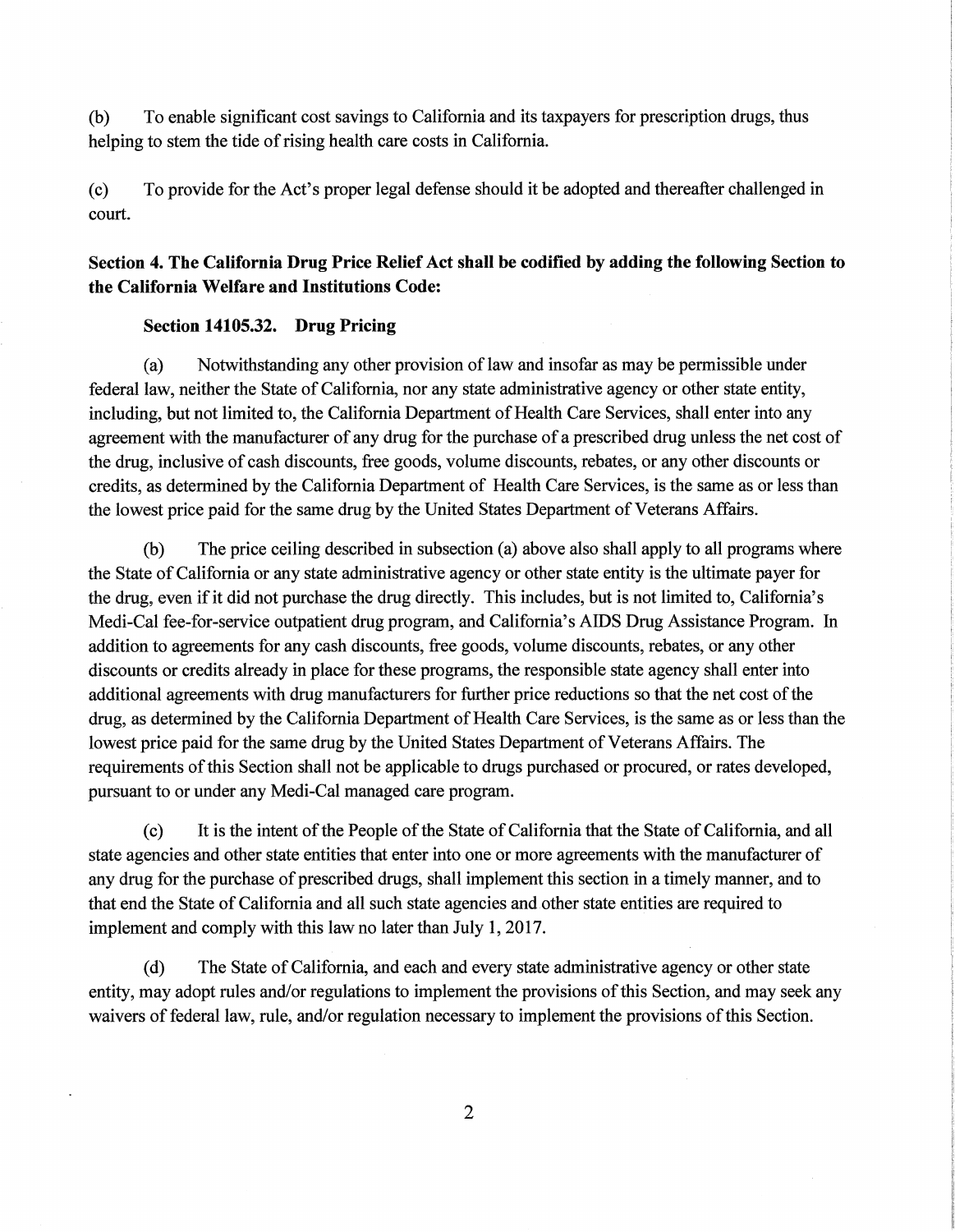# **Section 5. Liberal Construction.**

This Act is an exercise of the public power of the People of the State of California for the protection of their health, safety, and welfare, and shall be liberally construed to effectuate its purposes.

# **Section 6. Conflicting Measures.**

This Act is intended to be comprehensive. It is the intent of the People of the State of California that in the event this Act and one or more measures relating to the same subject shall appear on the same statewide ballot, the provisions of the other measure or measures shall be deemed to be in conflict with this Act. In the event that this Act receives a greater number of affirmative votes, the provisions of this Act shall prevail in their entirety, and all provisions of the other measure or measures shall be null and void.

# **Section 7. Proponent Accountability.**

The People of the State of California hereby declare that the proponent of this Act should be held civilly liable in the event this Act is struck down, after passage, in whole or in part, by a court of law for being constitutionally or statutorily impermissible. Such a constitutionally or statutorily impermissible initiative is a misuse of taxpayer funds and electoral resources and the Act's proponent, as drafter of the Act, must be held accountable for such an occurrence.

In the event this Act, after passage, is struck down in a court of law, in whole or in part, as unconstitutional or statutorily invalid, and all avenues for appeal have been exhausted, the proponent shall pay a civil penalty of \$10,000 to the General Fund of the State of California for failure to draft and sponsor a wholly constitutionally or statutorily permissible initiative law but shall have no other liability to any person or entity with respect to, related to, or arising from the Act. No party or entity may waive this civil penalty.

#### **Section 8. Amendment and Repeal.**

This Act may be amended to further its purposes by statute passed by a two-thirds (2/3) vote of the Legislature and signed by the Governor.

#### **Section 9. Severability.**

If any provision ofthis Act, or part thereof, or the applicability of any provision or part to any person or circumstances, is for any reason held to be invalid or unconstitutional, the remaining provisions and parts shall not be affected, but shall remain in full force and effect, and to this end the provisions and parts of this Act are severable. The voters hereby declare that this Act, and each portion and part, would have been adopted irrespective of whether any one or more provisions or parts are found to be invalid or unconstitutional.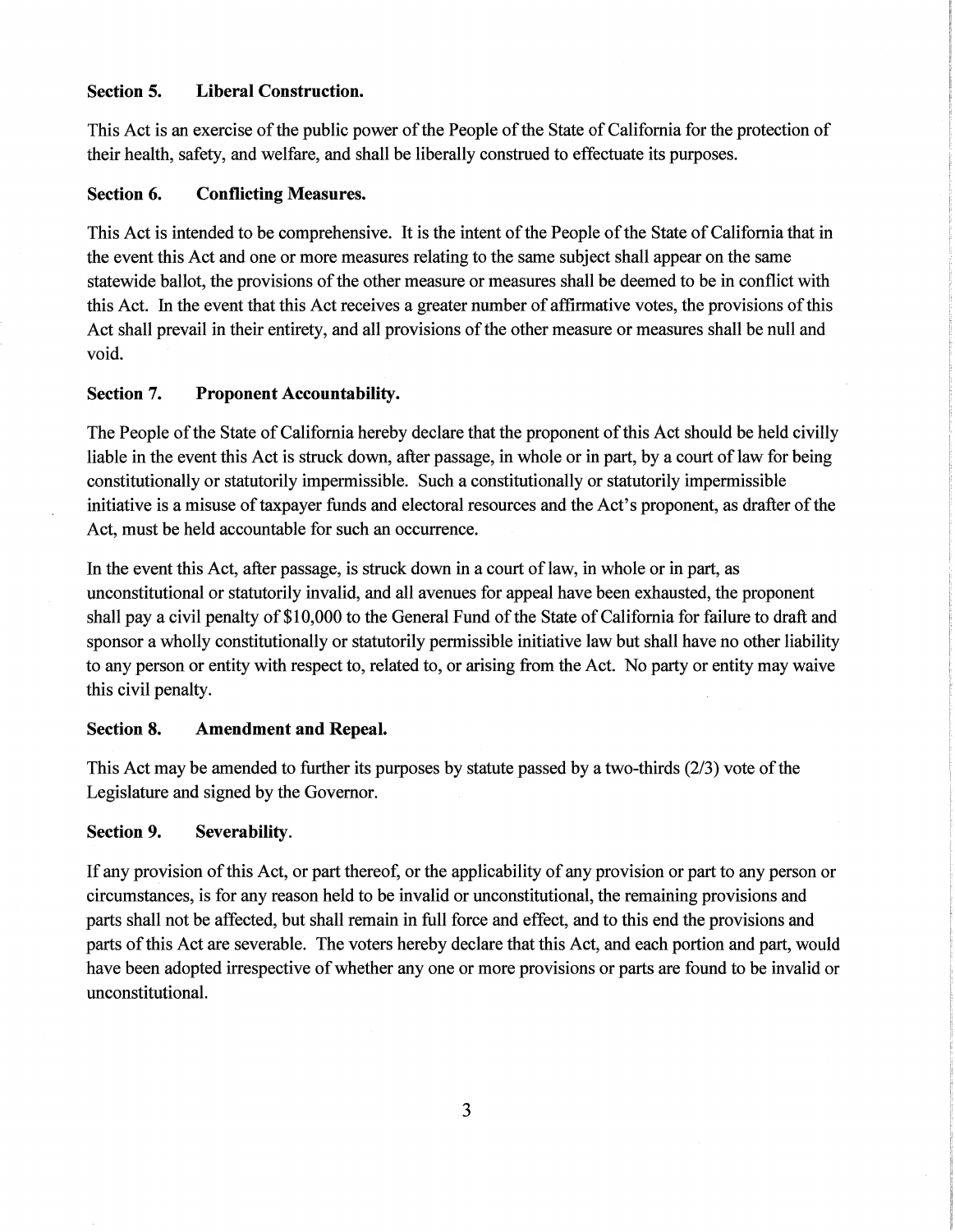#### **Section 10. Legal Defense.**

The People of the State of California desire that the Act, if approved by the voters, and thereafter challenged in court, be defended by the State of California. The People of the State of California, by enacting this Act, hereby declare that the proponent of this Act have a direct and personal stake in defending this Act from constitutional or statutory challenges to the Act's validity. In the event the Attorney General fails to defend this Act, or the Attorney General fails to appeal an adverse judgment against the constitutionality or statutory permissibly of this Act, in whole or in part, in any court of law, the Act's proponent shall be entitled to assert its direct and personal stake by defending the Act's validity in any court of law and shall be empowered by the citizens through this Act to act as agents of the citizens of the State of California subject to the following conditions: (1) The proponent shall not be considered an "at-will" employee of the State of California, but the Legislature shall have the authority to remove the proponent from their agency role by a majority vote of each house of the Legislature when "good cause" exists to do so, as that term is defined by California case law; (2) The proponent shall take the Oath of Office under California Constitution, Article XX, §3 as an employee of the State of California; (3) The proponent shall be subject to all fiduciary, ethical, and legal duties prescribed by law; and (4) The proponent shall be indemnified by the State of California for only reasonable expenses and other losses incurred by the proponent, as agent, in defending the validity of the challenged Act. The rate of indemnification shall be no more than the amount it would cost the State to perform the defense itself.

#### **Section 11. Effective Date.**

Except as otherwise provided herein, this Act shall become effective the day after its approval by the voters.